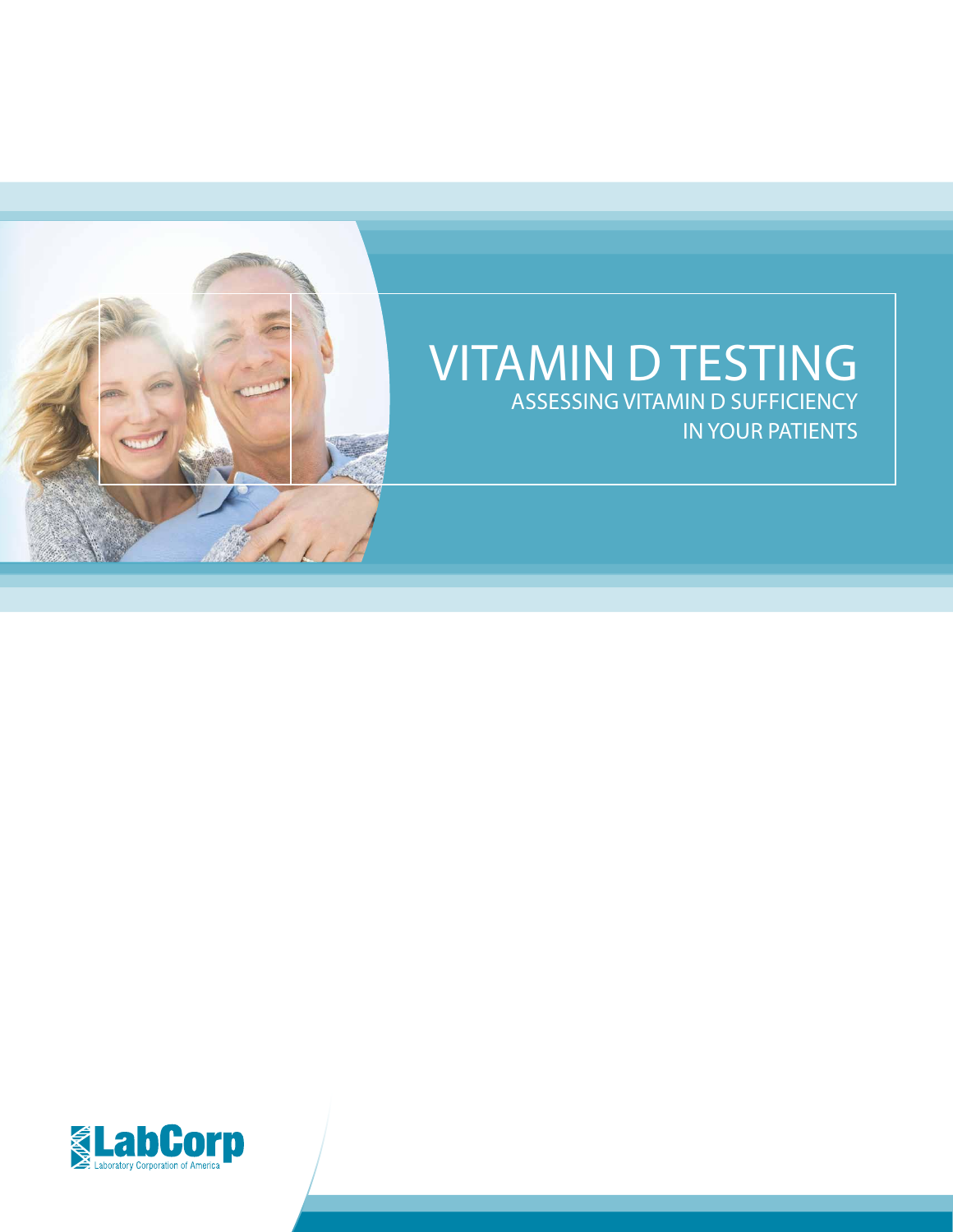# VITAMIN D TESTING

### The Emerging Link Between Vitamin D Sufficiency and General Health or Disease Incidence

#### A Closer Look at the Mounting Research

For many years, clinicians have been aware that vitamin D sufficiency plays a critical role in bone remodeling; however, volumes of recent studies have shown that vitamin D also plays a key role in maintaining other aspects of overall health. Research confirms that adequate vitamin D is critical for normal cellular functions in other organ systems.

#### Studies have also revealed that higher levels of vitamin D are associated with reduced risk of certain malignancies, including: 1-4

- **•** Prostate cancer
- **•** Endometrial cancer
- **•** Skin cancer
- **•** Pancreatic cancer
- **•** Colorectal cancer

#### Vitamin D deficiency has been linked to increased risk of developing: 3,5

- **•** Autoimmune diseases
- **•** Multiple sclerosis
- **•** Type 1 diabetes

#### Deficiency has also been associated with: 3,6,7

- **•** Hypertension
- **•** Cardiovascular disease

### Vitamin D deficiency in pregnancy is associated with: 8

#### **•** Increased odds of primary cesarean delivery

### The Historic Link Between Vitamin D Sufficiency and Healthy Bone Structure

#### Vitamin D Classic Physiology

Providers have known that vitamin D sufficiency is important to calcium homeostasis and in the maintenance of healthy bone. Vitamin D stimulates the absorption of calcium and may also serve to increase calcium and phosphate resorption. Deficiency of vitamin D leads to the mobilization of calcium from bone, which can lead to osteoporosis, osteomalacia, and rickets.<sup>3,9</sup>

It is estimated that up to 50% of apparently healthy children and young adults are vitamin D deficient.<sup>7</sup> The prevalence of vitamin D deficiency in the US has been reported at 25% to 57% in adults.7

#### What risk factors contribute to vitamin D deficiency?<sup>3,9</sup>

- **•** Age: older adults are at increased risk
- **•** Inadequate sun exposure
- **•** Insufficient dietary intake of vitamin D
- **•** Living at higher latitudes
- **•** A dark complexion (increased skin pigmentation/highmelanin levels)
- **•** Malabsorption syndromes, liver diseases and kidney disease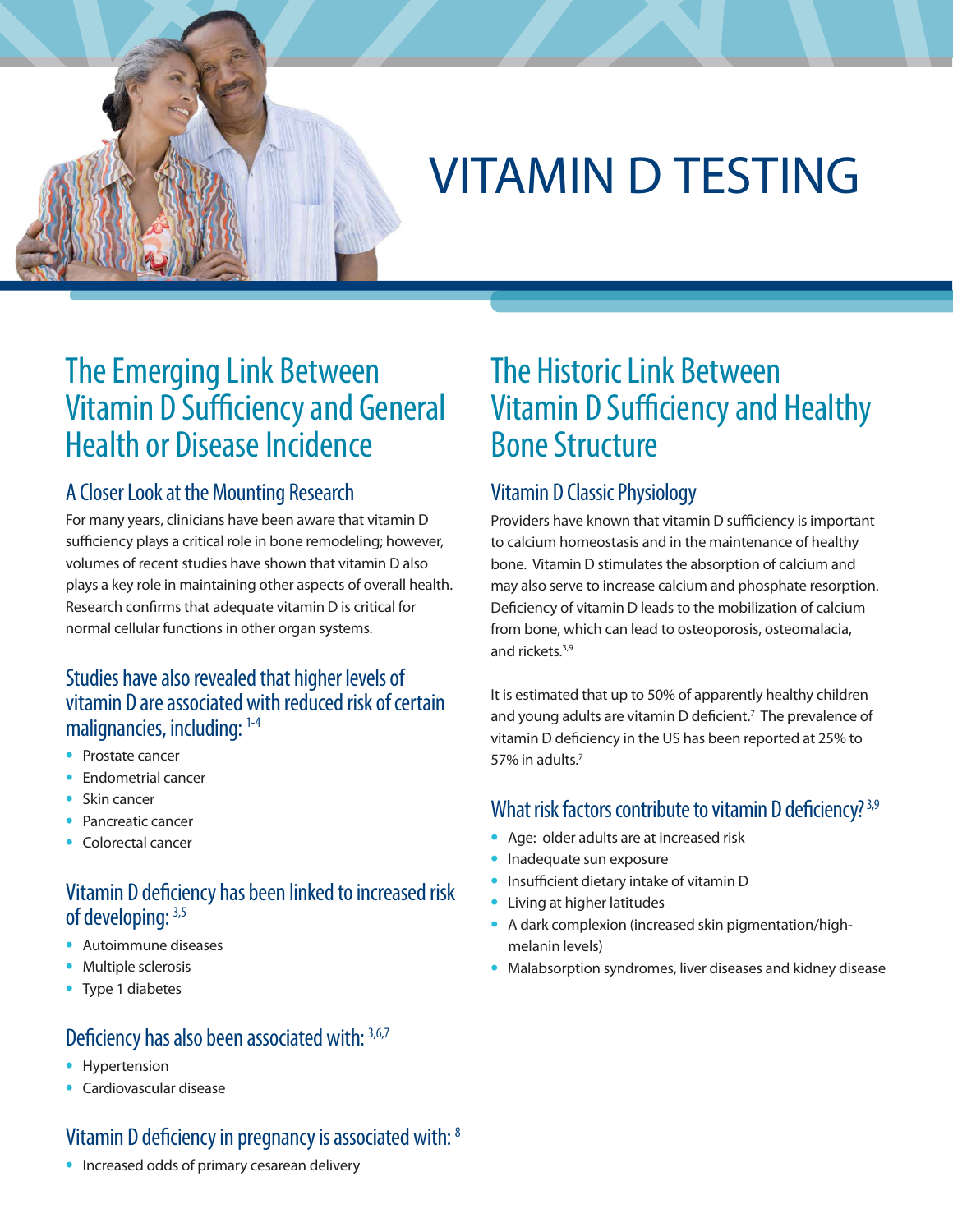

### Rethinking **Vitamin D Sufficiency: detection and treatment**

### Which Patients are Vitamin D Sufficient, Insufficient, or Deficient?

#### Assessing Vitamin D Levels

LabCorp offers DiaSorin's Vitamin D immunochemiluminometric (ICMA) assay for the assessment of vitamin D. The cleared DiaSorin Vitamin D assays have been used in major clinical studies where vitamin D is measured.<sup>10</sup> The majority of seminal epidemiological studies, including the Centers for Disease Control (CDC) National Health and Nutrition Examination Survey (NHANES) data base, the Women's Health Initiative (WHI) studies, and the Harvardbased Health Professionals Studies, employed DiaSorin reagents. The automated test measures both vitamin D<sub>2</sub> and D<sub>3</sub> together and reports a total 25-hydroxy vitamin D.

#### Maintaining Vitamin D Sufficiency

There are two sources of vitamin D: diet and exposure to sunlight. Energy from the sun converts a precursor in the skin to vitamin D3.<sup>3,9</sup> Vitamin D levels can be increased by spending some time in the sun. The normal diet is very low in vitamin D. Most foods, with the exception of fatty fish oils, contain little vitamin D. Some recent studies have shown that vitamin D supplementation with  $D_3$  may be more effective than supplementation with  $D_2$ .<sup>11</sup> Vitamin D is available without prescription.

## **Testing** provides the answers

#### **DiaSorin Classification of 25-OH Vitamin D Status 10**

| Deficiency    | less than 10 ng/mL |
|---------------|--------------------|
| Insufficiency | 10-30 ng/mL        |
| Sufficiency   | 30-100 ng/mL       |